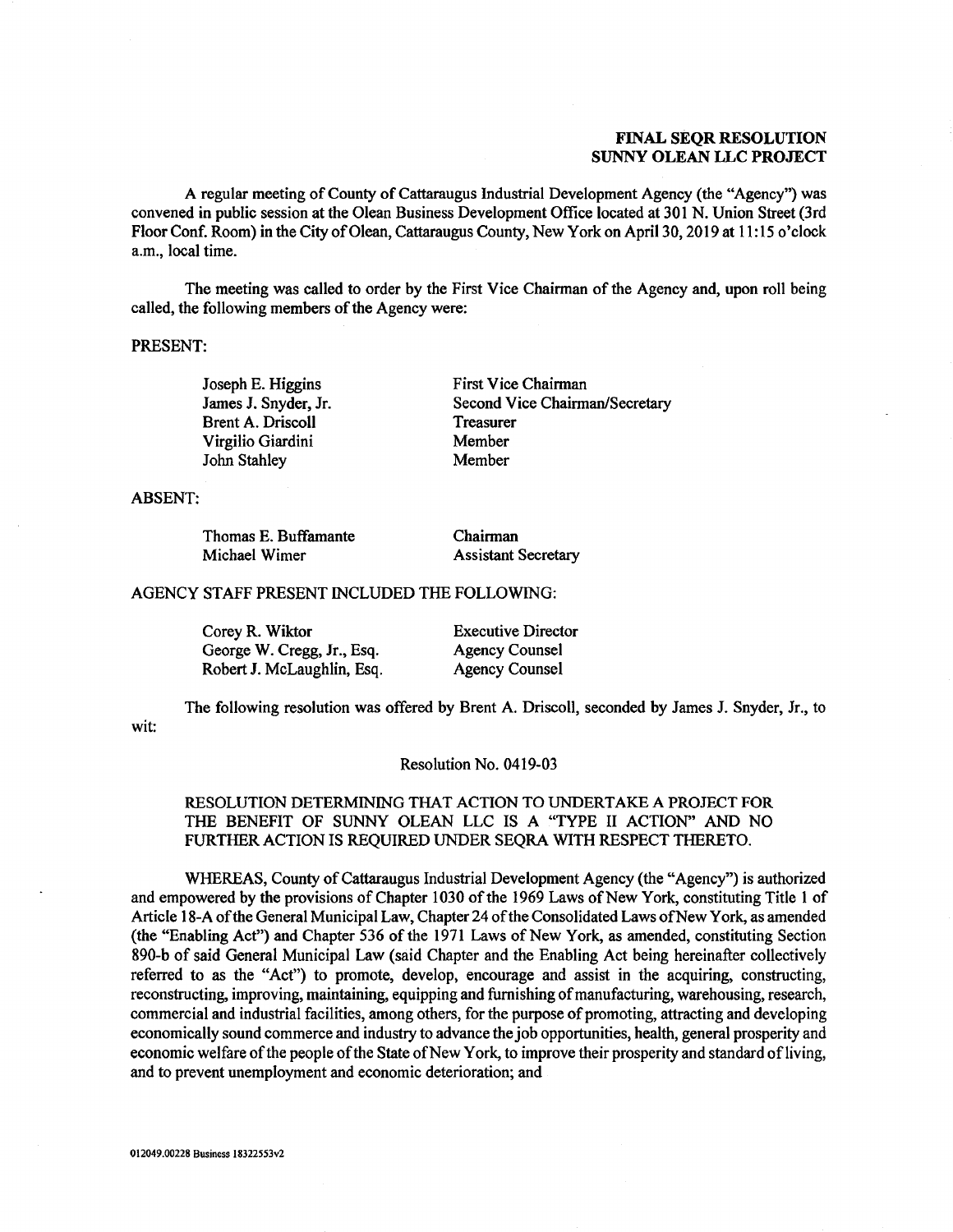WHEREAS, to accomplish its stated purposes, the Agency is authorized and empowered under the WHEREAS, to accomplish its stated purposes, the Agency is authorized and empowered under the Act to acquire, construct and install one or more "projects" (as defined in the Act) or to cause said projects Act to acquire, construct and install one or more "projects" (as defined in the Act) or to cause said projects to be acquired, constructed and installed, and to convey said projects or to lease said projects with the to be acquired, constructed and installed, and to convey said projects or to lease said projects with the obligation to purchase; and obligation to purchase; and

WHEREAS, in March, 2019, Sunny Olean LLC, a New York State limited liability company (the WHEREAS, in March, 2019, Sunny Olean LLC, a New York State limited liability company (the "Company") submitted an application (the "Application") to the Agency, a copy of which Application is on file at the office of the Agency, which Application requested that the Agency consider undertaking a project (the "Project") for the benefit of the Company, said Project consisting of the following: (A) (1) the project (the "Project") for the benefit of the Company, said Project consisting of the following: (A) (1) the acquisition of an interest in an approximately 5,500 square foot parcel of land located at 106-108 W. State acquisition of an interest in an approximately 5,500 square foot parcel of land located at 106-108 W. State Street (currently Tax ID #s 94.253-1-26.2) in the City of Olean, Cattaraugus County, New York (the Street (currently Tax ID #s 94.253-1-26.2) in the City of Olean, Cattaraugus County, New York (the "Land"), together with an approximately 11,300 square foot building located thereon (the "Facility"), (2) "Land"), together with an approximately 11,300 square foot building located thereon (the "Facility"), (2) the renovation and reconstruction of the Facility and (3) the acquisition and installation therein and thereon the renovation and reconstruction of the Facility and (3) the acquisition and installation therein and thereon of related fixtures, machinery, equipment and other tangible personal property, including without limitation, of related fixtures, machinery, equipment and other tangible personal property, including without limitation, tenant improvement and finish (collectively, the "Equipment") (the Land, the Facility, and the Equipment tenant improvement and finish (collectively, the "Equipment") (the Land, the Facility, and the Equipment being collectively referred to as the "Project Facility"); all of the foregoing to constitute a retail and market rate apartment facility and any other directly and indirectly related uses; (B) the granting of certain other "financial assistance" (within the meaning of Section 854(14) of the Act) with respect to the foregoing, "financial assistance" (within the meaning of Section 854(14) of the Act) with respect to the foregoing, including potential exemptions from certain sales and use taxes, real property taxes, real estate transfer including potential exemptions from certain sales and use taxes, real property taxes, real estate transfer taxes and mortgage recording taxes (collectively, the "Financial Assistance"); and (C) the lease (with an taxes and mortgage recording taxes (collectively, the "Financial Assistance"); and (C) the lease (with an obligation to purchase) or sale of the Project Facility to the Company or such other person as may be designated by the Company and agreed upon by the Agency; and designated by the Company and agreed upon by the Agency; and

WHEREAS, by resolution adopted by the members of the Agency on March 19, 2019 (the "Public WHEREAS, by resolution adopted by the members of the Agency on March 19, 2019 (the "Public Hearing Resolution"), the Agency authorized a public hearing to be held pursuant to Section 859-a of the Hearing Resolution"), the Agency authorized a public hearing to be held pursuant to Section 859-a of the Act with respect to the Project; and Act with respect to the Project; and

WHEREAS, pursuant to the authorization contained in the Public Hearing Resolution, the Executive Director of the Agency (A) caused notice of public hearing of the Agency (the "Public Hearing") Executive Director of the Agency (A) caused notice of public hearing of the Agency (the "Public Hearing") pursuant to Section 859-a of the Act, to hear all persons interested in the Project and the Financial pursuant to Section 859-a of the Act, to hear all persons interested in the Project and the Financial Assistance being contemplated by the Agency with respect to the Project, to be mailed on March 21, 2019 Assistance being contemplated by the Agency with respect to the Project, to be mailed on March 21, 2019 to the chief executive officers of the county and of each city, town, village and school district in which the to the chief executive officers of the county and of each city, town, village and school district in which the Project is or is to be located, (B) caused notice of the Public Hearing to be posted on March 21, 2019 (1) on Project is or is to be located, (B) caused notice of the Public Hearing to be posted on March 21, 2019 ( 1) on a bulletin board located at the Agency offices located at 9 East Washington Street in the Town of a bulletin board located at the Agency offices located at 9 East Washington Street in the Town of Ellicottville, Cattaraugus County, New York, (2) on a bulletin board located at the Olean Municipal Ellicottville, Cattaraugus County, New York, (2) on a bulletin board located at the Olean Municipal Building located at 101 E. State Street in the City of Olean, Cattaraugus County, New York and (3) on the Building located at 101 E. State Street in the City of Olean, Cattaraugus County, New York and (3) on the Agency's website on March 21, 2019, (C) caused notice of the Public Hearing to be published on March 22, Agency's website on March 21, 2019, (C) caused notice of the Public Hearing to be published on March 22, 2019 in the Olean Time Herald, a newspaper of general circulation available to the residents of City of 2019 in the Olean Time Herald, a newspaper of general circulation available to the residents of City of Olean, Cattaraugus County, New York, (D) conducted the Public Hearing on April 9, 2019 at 11:30 a.m., Olean, Cattaraugus County, New York, (D) conducted the Public Hearing on April 9, 2019 at 11:30 a.m., local time in Conference Room #119 of the Olean Municipal Building located at 101 East State Street in local time in Conference Room #119 of the Olean Municipal Building located at 101 East State Street in the City of Olean, Cattaraugus County, New York, and (E) prepared a report of the Public Hearing (the the City of Olean, Cattaraugus County, New York, and (E) prepared a report of the Public Hearing (the "Hearing Report") which fairly summarized the views presented at said Public Hearing and distributed "Hearing Report") which fairly summarized the views presented at said Public Hearing and di5tributed same to the members of the Agency; and

WHEREAS, pursuant to Article 8 of the Environmental Conservation Law, Chapter 43-B of the WHEREAS, pursuant to Article 8 of the Environmental Conservation Law, Chapter 43-B of the Consolidated Laws of New York, as amended (the "SEQR Act") and the regulations (the "Regulations") Consolidated Laws of New York, as amended (the "SEQR Act") and the regulations (the "Regulations") adopted pursuant thereto by the Department of Environmental Conservation of the State of New York adopted pursuant thereto by the Department of Environmental Conservation of the State of New York (collectively with the SEQR Act, "SEQRA"), by resolution adopted by the members of the Agency on (collectively with the SEQR Act, "SEQRA"), by resolution adopted by the members of the Agency on March 19, 2019 (the "Preliminary SEQR Resolution"), the Agency (A) determined (1) that the Project March 19, 2019 (the "Preliminary SEQR Resolution"), the Agency (A) determined (1) that the Project involves more than one "involved agency", and (2) that, although the Project may constitute an "unlisted involves more than one "involved agency", and (2) that, although the Project may constitute an "unlisted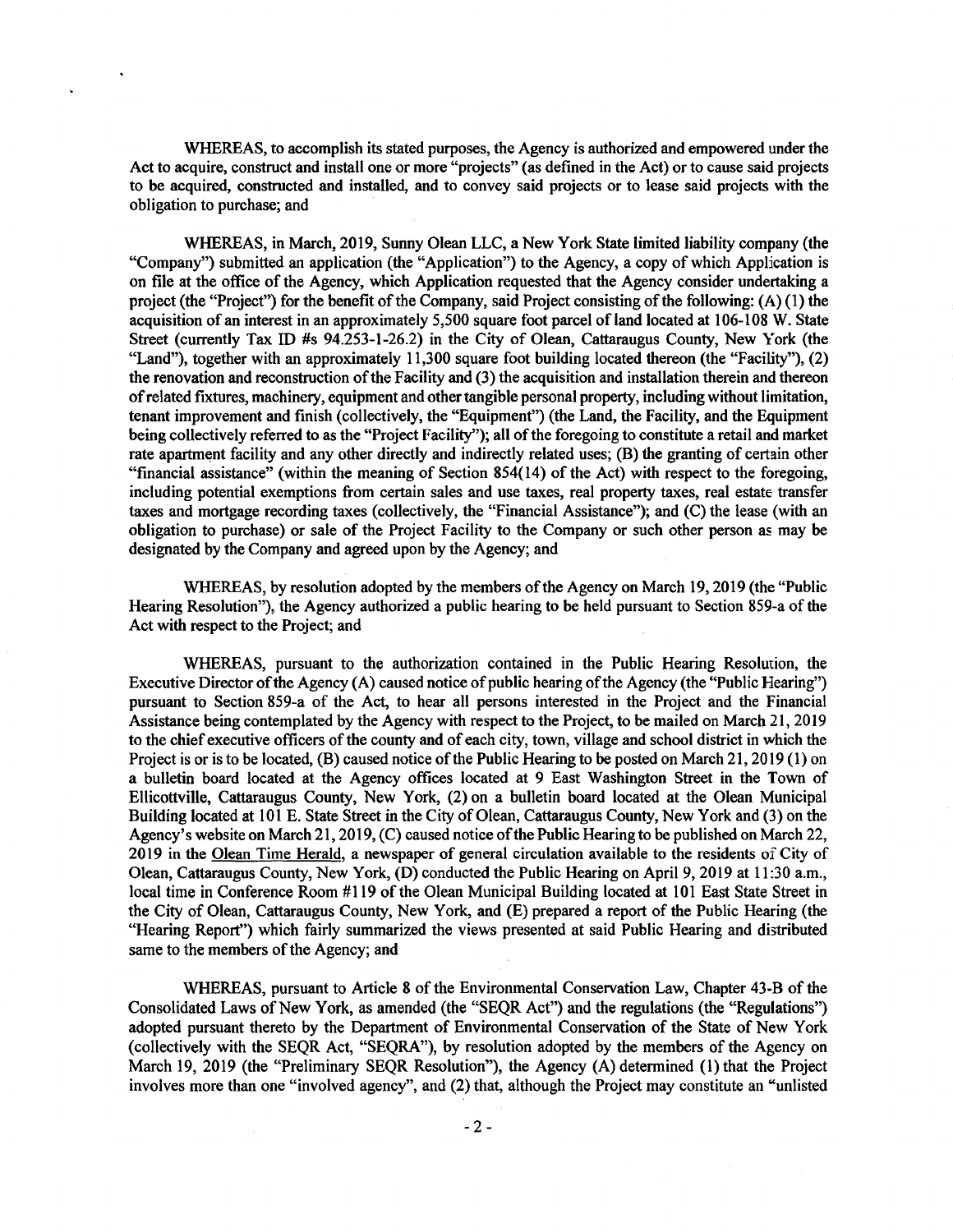action", and coordinated review and notification of other involved agencies is strictly optional with respect action", and coordinated review and notification of other involved agencies is strictly optional with respect to the Project, the Agency wished to investigate the advisability of undertaking a coordinated review with to the Project, the Agency wished to investigate the advisability of undertaking a coordinated review with respect to the Project and (B) authorized the Executive Director of the Agency to contact all other "involved respect to the Project and (B) authorized the Executive Director of the Agency to contact all other "involved agencies" for the purpose of ascertaining whether such "involved agencies" were interested in undertaking agencies" for the purpose of ascertaining whether such "involved agencies" were interested in undertaking a coordinated review of the Project and, if so, designating a "lead agency" with respect to the Project (as a coordinated review of the Project and, if so, designating a "lead agency" with respect to the Project ( as such quoted terms are defined in SEQRA); and

 $\bullet$ 

WHEREAS, to aid the Agency in determining whether the Project may have a significant effect WHEREAS, to aid the Agency in determining whether the Project may have a significant effect upon the environment, the Company has prepared and submitted to the Agency an environmental upon the environment, the Company has prepared and submitted to the Agency an environmental assessment form (the "EAF") with respect to the Project, a copy of which EAF was presented to and assessment form (the "EAF") with respect to the Project, a copy of which EAF was presented to and reviewed by the Agency at this meeting and a copy of which is on file at the office of the Agency; and

WHEREAS, pursuant to SEQRA, the Agency has examined the EAF in order to make an WHEREAS, pursuant to SEQRA, the Agency has examined the EAF in order to make an determination as to the potential environmental significance of the Project; and determination as to the potential environmental significance of the Project; and

WHEREAS, the Project appears to constitute a "Type II action" (as said quoted term is defined in WHEREAS, the Project appears to constitute a "Type II action" (as said quoted term is defined in the Regulations), and therefore it appears that no further determination or procedure under SEQRA is the Regulations), and therefore it appears that no further determination or procedure under SEQRA is required with respect to the Project;

NOW, THEREFORE, BE IT RESOLVED BY THE MEMBERS OF COUNTY OF NOW, THEREFORE, BE IT RESOLVED BY THE MEMBERS OF COUNTY OF CATTARAUGUS INDUSTRIAL DEVELOPMENT AGENCY, AS FOLLOWS: CATTARAUGUS INDUSTRIAL DEVELOPMENT AGENCY, AS FOLLOWS:

Section 1. The Agency has received copies of, and has reviewed, the Application and the EAF submitted to the Agency by the Company with respect thereto (collectively, the "Reviewed Documents") submitted to the Agency by the Company with respect thereto (collectively, the "Reviewed Documents") and, based upon said Reviewed Documents and the representations made by the Company to the Agency and, based upon said Reviewed Documents and the representations made by the Company to the Agency at this meeting, and based further upon the Agency's knowledge of the area surrounding the Project Facility at this meeting, and based further upon the Agency's knowledge of the area surrounding the Project Facility and such further investigation of the Project and its environmental effects as the Agency has deemed and such further investigation of the Project and its environmental effects as the Agency has deemed appropriate, the Agency makes the following findings and determinations with respect to the Project: appropriate, the Agency makes the following findings and determinations with respect to the Project:

(A) The project (the "Project") consists of the following:  $(A)$  (1) the acquisition of an interest in an approximately 5,500 square foot parcel of land located at 106-108 W. State Street interest in an approximately 5,500 square foot parcel of land located at **l** 06-108 W. State Street (currently Tax ID #s 94.253-1-26.2) in the City of Olean, Cattaraugus County, New York (the (currently Tax ID #s 94.253-1-26.2) in the City of Olean, Cattaraugus County, New York (the "Land"), together with an approximately 11,300 square foot building located thereon (the "Land"), together with an approximately 11,300 square foot building located thereon (the "Facility"), (2) the renovation and reconstruction of the Facility and (3) the acquisition and "Facility"), (2) the renovation and reconstruction of the Facility and (3) the acquisition and installation therein and thereon of related fixtures, machinery, equipment and other tangible installation therein and thereon of related fixtures, machinery, equipment and other tangible personal property, including without limitation, tenant improvement and finish (collectively, the personal property, including without limitation, tenant improvement and finish (collectively, the "Equipment") (the Land, the Facility, and the Equipment being collectively referred to as the "Equipment") (the Land, the Facility, and the Equipment being collectively referred to as the "Project Facility"); all of the foregoing to constitute a retail and market rate apartment facility and "Project Facility"); all of the foregoing to constitute a retail and market rate apartment facility and any other directly and indirectly related uses; (B) the granting of certain other "financial assistance" (within the meaning of Section 854(14) of the Act) with respect to the foregoing, assistance" (within the meaning of Section 854(14) of the Act) with respect to the foregoing, including potential exemptions from certain sales and use taxes, real property taxes, real estate including potential exemptions from certain sales and use taxes, real property taxes, real estate transfer taxes and mortgage recording taxes (collectively, the "Financial Assistance"); and (C) the transfer taxes and mortgage recording taxes (collectively, the "Financial Assistance"); and (C) the lease (with an obligation to purchase) or sale of the Project Facility to the Company or such other lease (with an obligation to purchase) or sale of the Project Facility to the Company or such other person as may be designated by the Company and agreed upon by the Agency. person as may be designated by the Company and agreed upon by the Agency.

(B) The Project consists of the replacement, rehabilitation or reconstruction of a (B) The Project consists of the replacement, rehabilitation or reconstruction of a structure or facility, in kind, on the same site and the purchase of equipment. structure or facility, in kind, on the same site and the purchase of equipment.

Section 2. Based upon the foregoing, the Agency makes the following findings and determinations with respect to the Project: determinations with respect to the Project: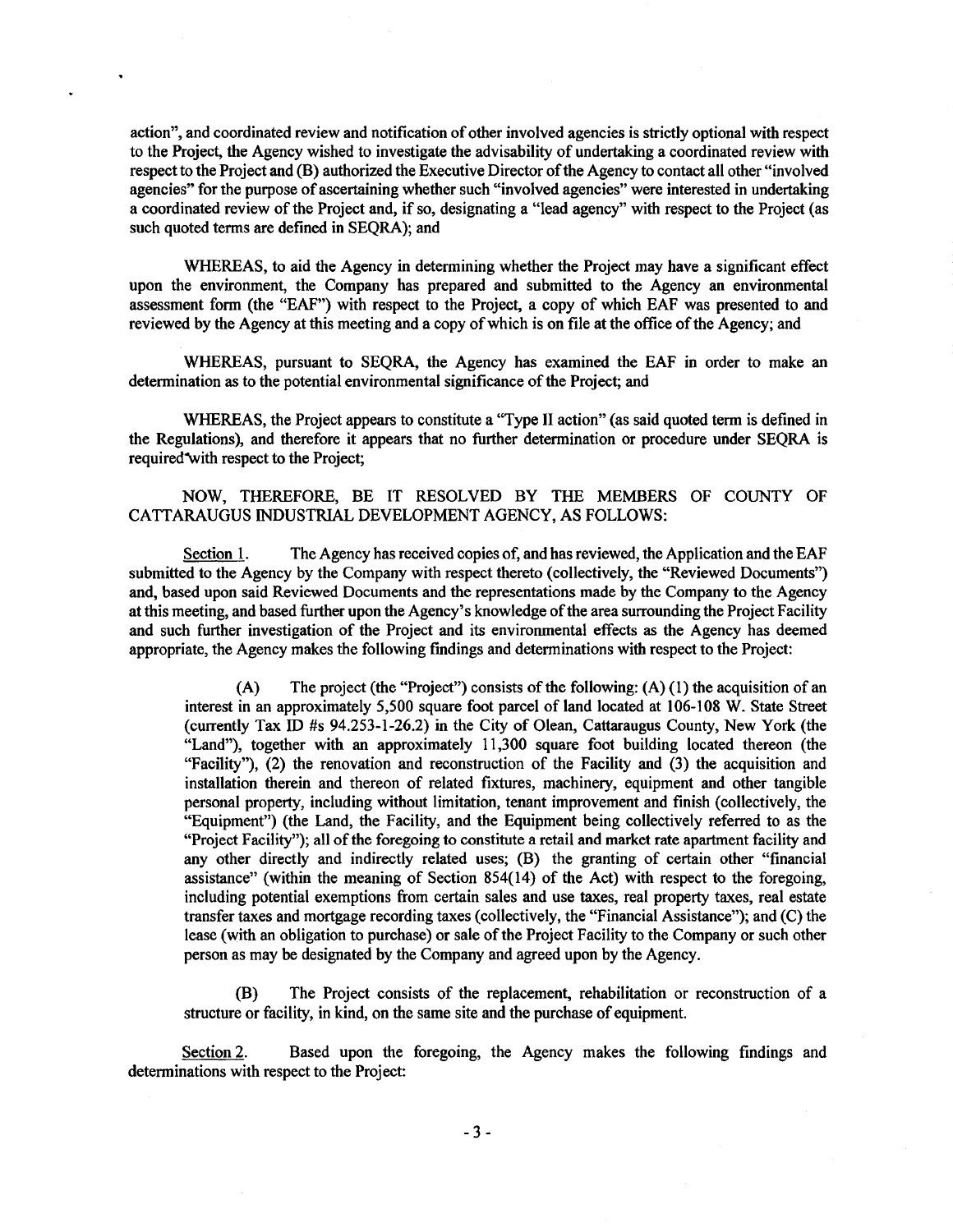(A) Pursuant to Sections 617.5(c)(2), 617.5(c)(18) and 617.5(c)(31) of the Regulations, the Project is a "Type II action" (as said quoted term is defined in the Regulations); and the Project is a "Type II action" (as said quoted term is defined in the Regulations); and

(B) Therefore, the Agency hereby determines that no environmental impact statement (B) Therefore, the Agency hereby determines that no environmental impact statement or any other determination or procedure is required under the Regulations. or any other determination or procedure is required under the Regulations.

Section 3. The Executive Director of the Agency is hereby directed to file a copy of this Resolution with respect to the Project in the office of the Agency. Resolution with respect to the Project in the office of the Agency.

Section 4. This Resolution shall take effect immediately.

 $\sim$ 

The question of the adoption of the foregoing Resolution was duly put to a vote on roll call, which The question of the adoption of the foregoing Resolution was duly put to a vote on roll call, which resulted as follows: resulted as follows:

| Thomas E. Buffamante     | <b>VOTING</b> | <b>Excused</b> |
|--------------------------|---------------|----------------|
| Joseph E. Higgins        | <b>VOTING</b> | Yes            |
| James J. Snyder, Jr.     | <b>VOTING</b> | Yes            |
| Michael Wimer            | <b>VOTING</b> | Excused        |
| <b>Brent A. Driscoll</b> | <b>VOTING</b> | Yes            |
| Virgilio Giardini        | <b>VOTING</b> | Yes            |
| John Stahley             | <b>VOTING</b> | Yes            |
|                          |               |                |

The foregoing Resolution was thereupon declared duly adopted. The foregoing Resolution was thereupon declared duly adopted.